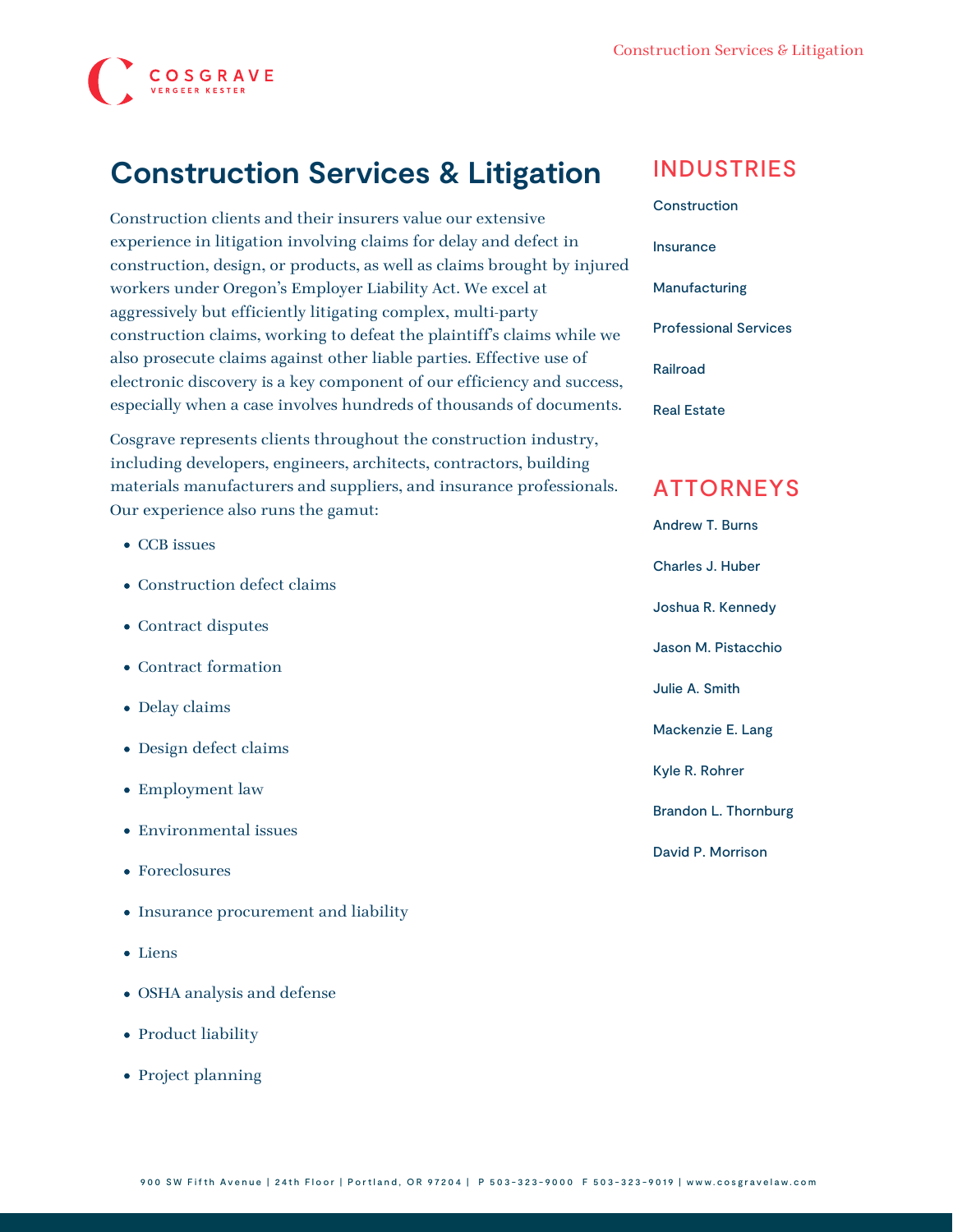# **COSGRAVE**

# **OSHA Advice and Litigation**

Our OSHA litigation attorneys understand that ensuring compliance with the myriad of federal and state occupational safety and health standards and regulations and minimizing workplace injuries is critical to any company's bottom line. Regardless of size or industry, all employers face challenges in protecting the safety and health of their employees.

In today's heightened regulatory environment, our OSHA attorneys are here for you. We provide comprehensive occupational safety and health law services, including counseling on company safety and health programs and procedures, to representing employers through inspections and litigation arising out of state and federal enforcement actions.

At the same time, because the firm's experience spans a wide array of practice areas, including employment law and general liability, our clients can rest assured knowing that we will be able to identify and address the larger implications of any OSHA issues that your company may face. This includes any potential civil liability, employee retaliation claims, and possibly criminal prosecution.

# **Representative Clients**

- ABC Roofing Company Incorporated
- AIG
- Bella Green Construction, LLC
- Brookwood Insurance Company
- Canam Steel Corporation
- Chubb Group of Insurance Companies
- EA White Construction Company
- Everest National Insurance Company
- Farmers Insurance Company
- Joseph Hughes Construction
- Knife River Corporation
- LaFarge North America
- National Indemnity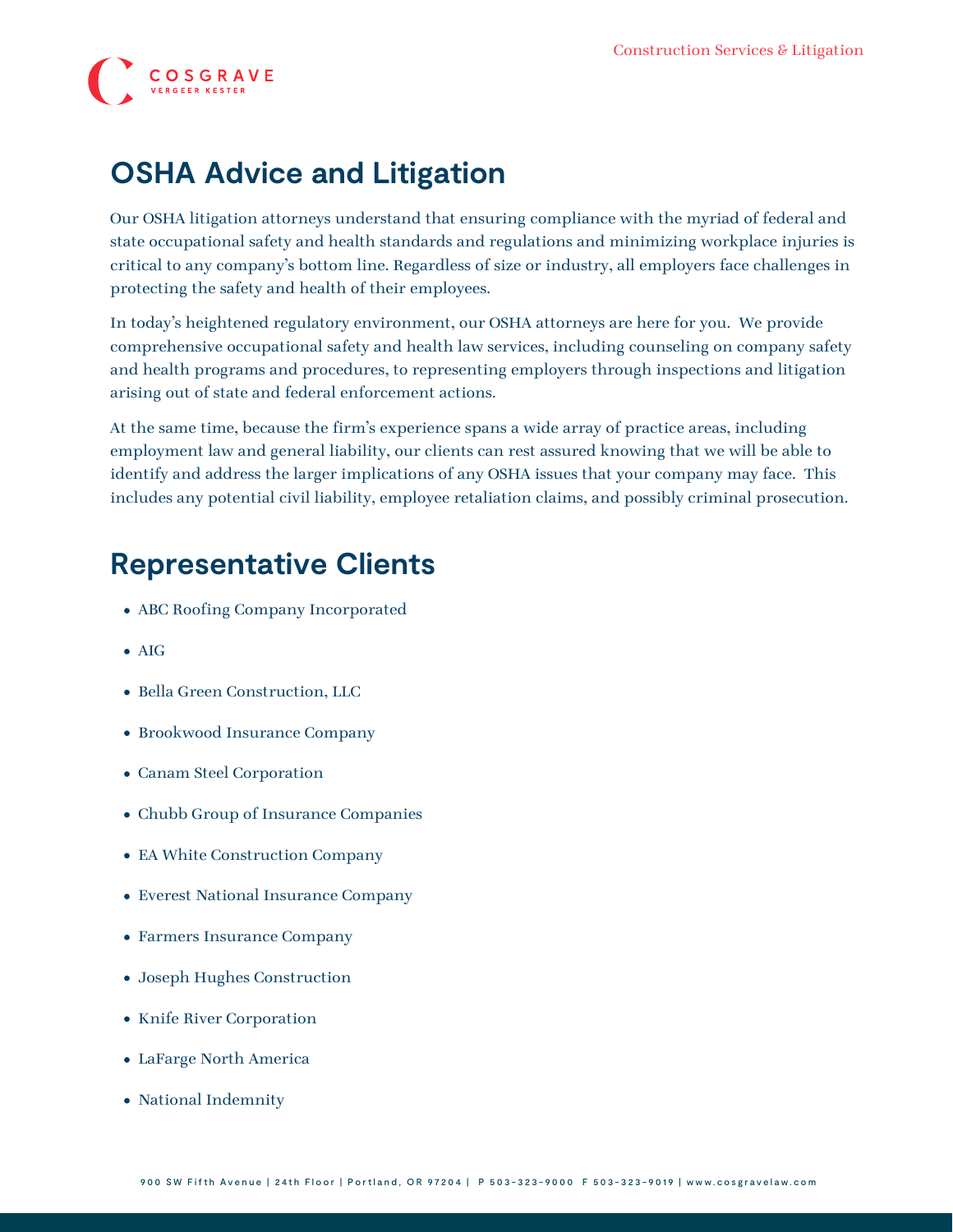

- Nu Park Development LLC
- One Beacon Insurance Company
- Oregon Helical Piers LLC
- Pence Kelly Construction Company
- Pinnacle NW Construction Company
- R & H Restorations Company
- RWC Development Incorporated
- Silco Construction Company
- Time Frame Incorporated
- Tremco Incorporated
- Unitrin Insurance Company
- Wilson Construction Company

## **Representative Cases:**

- Construction Defect Represented the general contractor in a \$30 million construction defect suit, one of the largest in the history in our state. The suit involved a condo project in Government Camp, Oregon, with 24 parties and claims of defective design, defective construction, and product liability. By being thoroughly prepared to take the case to trial, and by establishing rational, fact based allocations to the many subcontractors and suppliers, we achieved a very positive outcome for our client. In addition, we obtained complete summary judgement for the developer/general contractor in two separate defect suits both with prayers of several million dollars.
- Defective Windows Represented Dalke Construction, the general counsel in the Spirit Mt Casino project in a multi-million dollar defect construction case. We sued the window manufacturer alleging that the windows were leaking due to defectively manufactured "thermal breaks". After ASTM tests proved the problem, the manufacturer installed new windows.
- Commercial Paving Represented J&R Paving, the paving subcontractor for a Costco construction project. Plaintiff, a bicyclist, suffered fractured vertebra resulting in ventilator dependent quadriplegia when he struck a paving seam between old and new pavement created by our client. Plaintiff had no memory of the accident. Our re-creation of the accident showed that plaintiff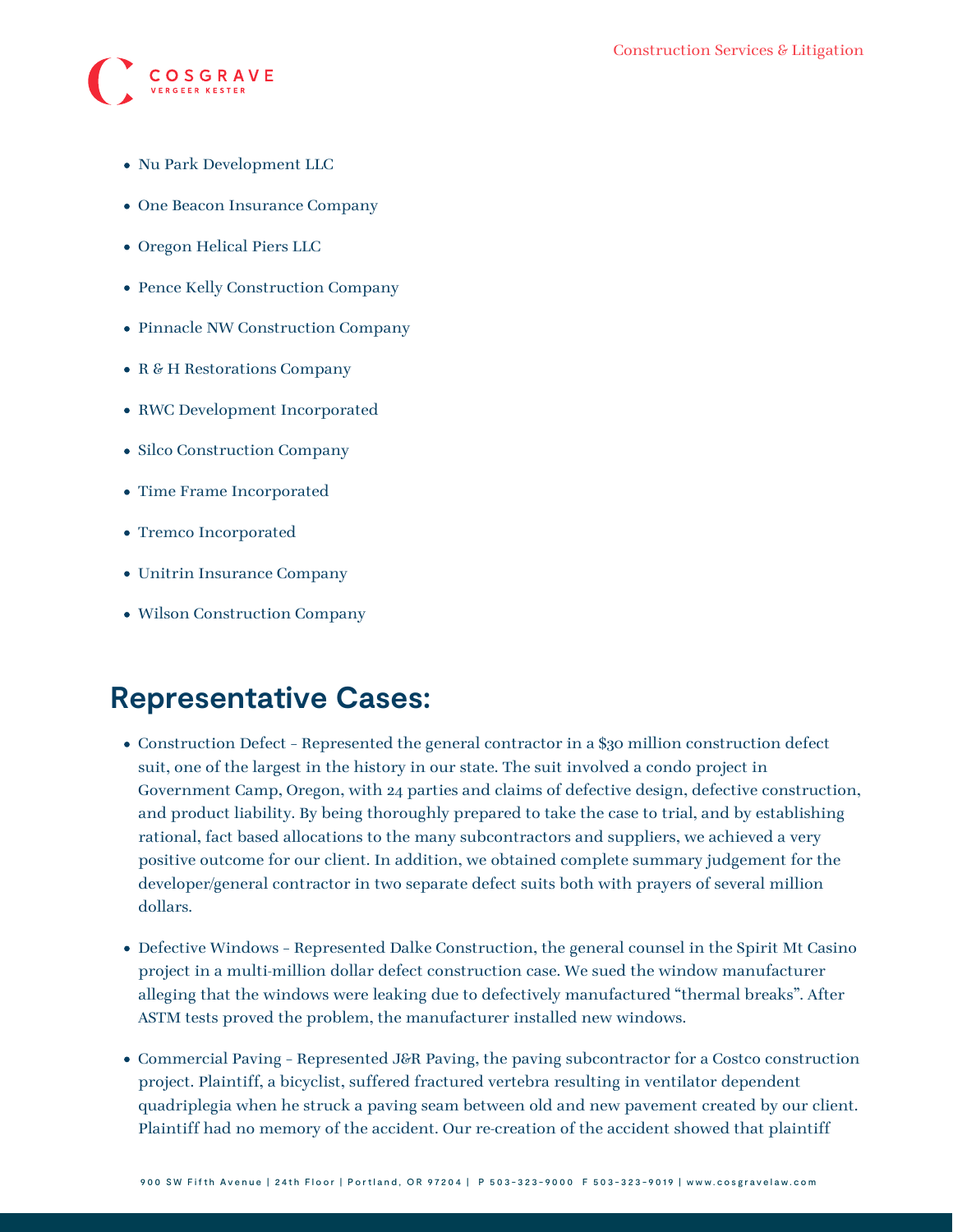

tried to jump the seam and the front wheel of his bicycle fell out, jammed into his frame and flipped him over the handlebars. We brought in the manufacturer of the bicycle, which paid its policy limits to settle the case.

- Defective Valve Represented the general counsel of a mid-sized commercial building sued by its owner, a dentist, after a plumbing failure caused \$500,000 in damage. We proved that the leak was caused by a defective valve installed by the plumbing subcontractor. The plumber denied our tender of defense. After trial in federal court, a jury returned a defense verdict, and we were able to obtain judgment against the plumber for our defense fees.
- Natural Gas Pipeline Represented installer of natural gas pipeline in Medford, Oregon. Plaintiffs claimed the gas pipeline was installed incorrectly and that the contractor failed to return the land to its original condition. Through discovery and inspection, we convinced plaintiffs to dismiss all claims relating to the installation of the pipeline. In a separate settlement, defendants resolved the issue relating to restoration of plaintiff's land.
- Defective Asphalt Runway Plaintiff brought suit for more than \$20 million in money damages against client as a result of allegedly defective asphalt work performed at an airport in 2009. Plaintiff's primary complaint was that aggregate used in the project failed to meet project specifications, causing "pop-outs" in the asphalt. Client denied all allegations and countered that it had satisfied all the tests set forth by plaintiff and its engineer in the contract documents. The case was resolved to our client's satisfaction when plaintiff agreed to accept partial repairs to be funded by the various parties.
- Coverage Litigation Represented developer/general contractor in construction defect lawsuit. The purpose of representation was to ensure meaningful participation and ultimately indemnification from developer/general contractor's insurance carrier. Ultimately, client's insurance carriers paid claim with no additional payment required from our client.
- Decommissioned Oil Tank Represented contractor who installed an underground heating oil tank. The oil tank had ruptured during its decommission. Plaintiff eventually dismissed its claim against our client after sharing legal arguments relating to the statute of ultimate repose.

# **Affiliations**

- ALFA International Construction Practice Group
- Claims and Litigation Management Alliance
- Defense Research Institute
- Oregon Association of Defense Counsel